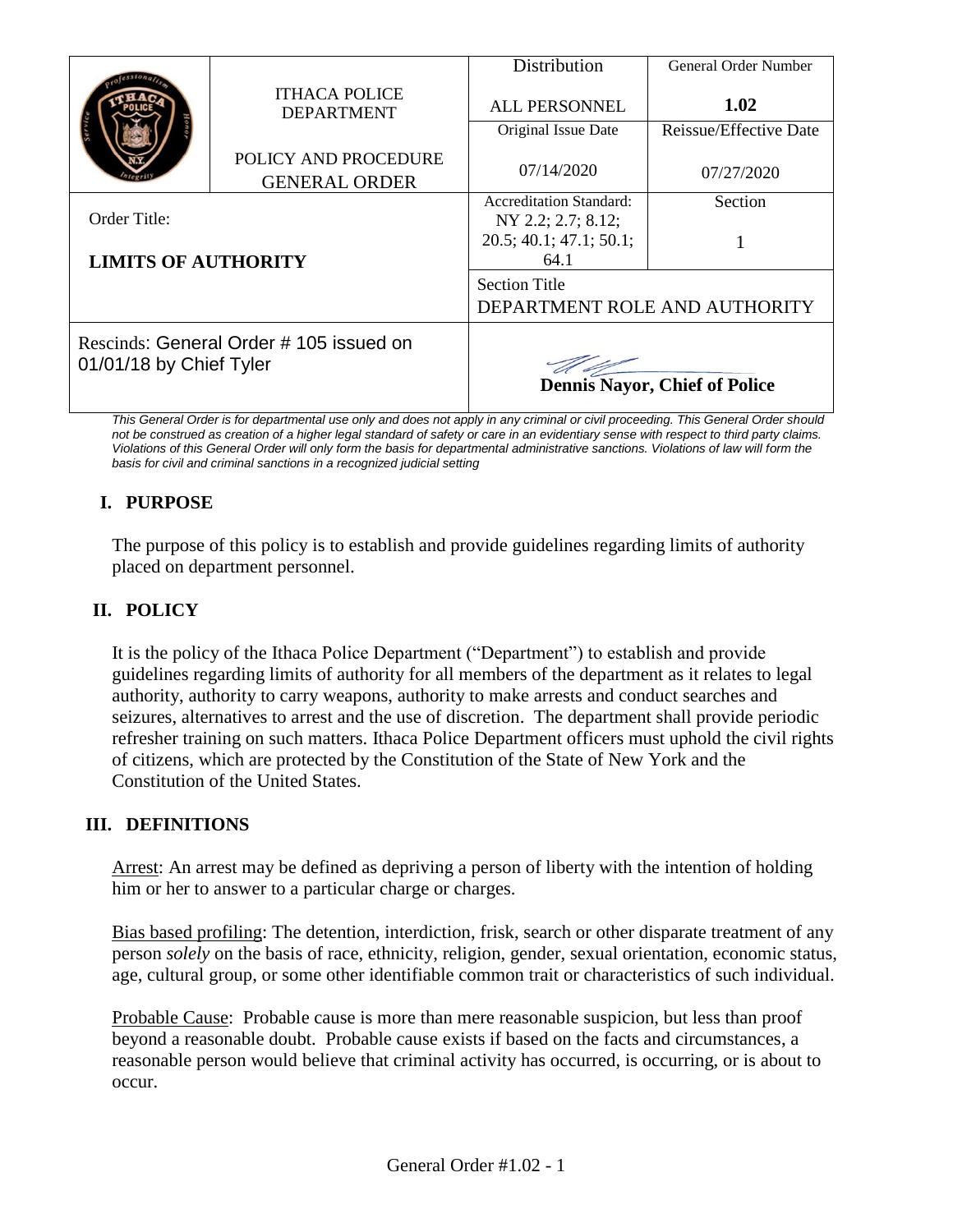Reasonable suspicion: Also known as articulable suspicion. Suspicion that is more than a mere hunch, but is based on a set of articulable facts and circumstances that would warrant a person of reasonable caution in believing that an infraction of the law has been committed, is about to be committed, or is in the process of being committed, by the person or persons under suspicion. This can be based on the observations of a police officer combined with his or her training and experience, and/or reliable information received from credible outside sources.

Strip Search: Having an arrested person remove or arrange some or all of his or her clothing, or, if an arrested person refuses to remove or arrange his or her clothing, having a peace officer or employee of the police department remove or arrange the clothing of the arrested person so as to permit a visual inspection of the genitals, buttocks, anus, female breasts, or undergarments used to clothe said anatomical parts of the body.

## **IV. PROCEDURE**

## A. Legally Mandated Authority of Sworn Personnel

- 1. Sworn Ithaca Police Department officers shall support and uphold the Constitutions of the United States and the State of New York; laws and statutes of the United States and the State of New York; the Charter and ordinances of the City of Ithaca; and the policies, procedures, rules and regulations of the Ithaca Police Department.
- 2. Sworn Ithaca Police Department officers derive their power and authority from state and local law, as provided for in the General Statutes of the State of New York and the Ithaca City Charter.
- 3. New York State Constitution Article IX, Second Class Cities Law §142, General Municipal Law §209-q and Criminal Procedure Law Articles 1 & 2 detail the legal authority of New York law enforcement officers. Sworn Ithaca Police Department officers of the Ithaca Police Department shall enforce all state and federal criminal laws, including the ordinances of the City of Ithaca.

## B. Authority to Carry and Use Weapons

1. The Chief of Police, by City Ordinance, is responsible for the operation of the police department and is authorized to establish rules, regulations, policies, and procedures, as necessary, including the authorization of department employees to carry and use weapons. All sworn officers as determined by the Chief of Police, are authorized to carry authorized firearms and other weapons, and to use them while acting within the scope of their duties, consistent with the laws of the United States, the Laws of the State of New York, and the written directives of the Department.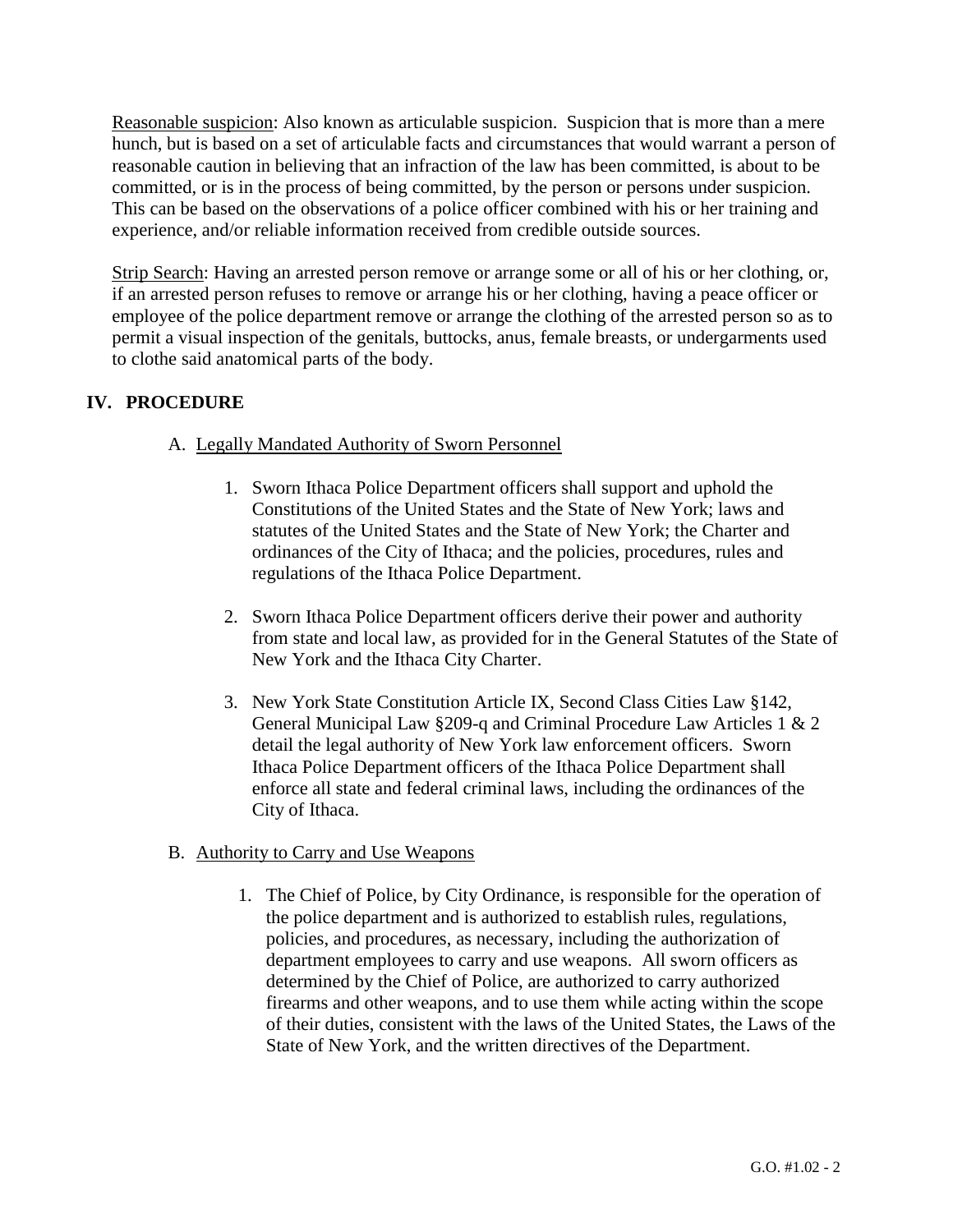### C. Compliance with Constitutional Requirements

### 1. Interviews:

Although interviews are generally non-accusatory conversations, officers engaged in interviews shall be aware of the nature of questions, the location of the interview, and the conditions present when conducting interviews to ensure that the subject should not reasonably believe he/she is in custody.

### 2. Interrogations:

An interrogation is a procedure designed to elicit an incriminating response from an arrestee. Prior to interrogating suspects that are in custody, officers must consider specific legal issues, including providing suspects with Miranda warnings. The test for determining if persons are being subjected to custodial interrogations is whether their freedom is being physically deprived in a manner beyond an Investigative Detention and equal to a Custodial Situation.

### 3. Access to Counsel:

Persons in custody shall be advised of the right to speak to counsel prior to questioning. Once a suspect or defendant has expressed a desire to exercise his/her right to counsel, he/she shall not be questioned until the defendant has obtained counsel, even if the questioning had already begun, unless the arrestee alone initiates the conversation and expresses a desire to speak to an officer.

Detainees may waive their right to counsel. Documentation of the waiver shall be on the appropriate form(s) and noted in the narrative portion of the officer's report. If they later request counsel at any time during the interview, the interrogating officer shall not subject them to further questioning until a lawyer has been made available or the suspects freely reinitiate the conversation.

If the arrestee invokes his/her right to remain silent the officer shall honor such right and cease any attempt to further question the arrestee. Officers may ask the arrestee if he/she wishes to answer questions again if there has been a change in location, a significant break in the time between when the arrestee was last asked, or if other Officers become involved. At no time should an officer attempt to elicit information through coercion, threat, or force.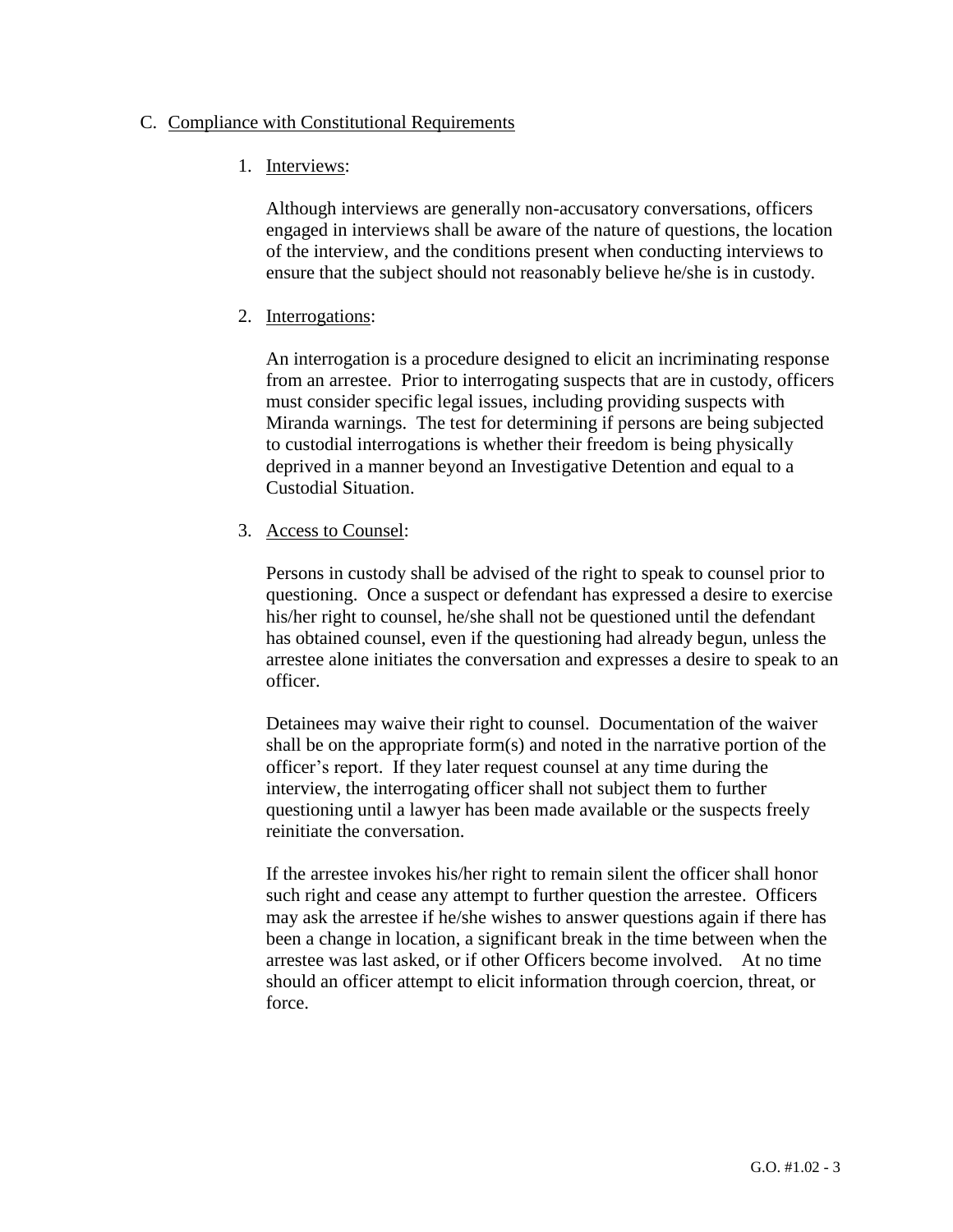### 4. Seizure Defined:

In New York, a person is seized when, by means of physical force or a show of authority, his freedom of movement is restrained. A seizure occurs when, in view of all of the circumstances, a reasonable person would believe that he/she was not free to leave. Relevant factors include the display of weapons, content and tone of language indicating that compliance is required, physical touching, blocking tactics or aggression, and use of sirens and/or flashing lights.

An officer's subjective intentions are irrelevant to the seizure inquiry unless that intent has been conveyed to the person confronted. Mere presence does not constitute a seizure. Although it is recognized that a uniformed law enforcement officer is necessarily cloaked with an aura of authority, this cannot, in and of itself, constitute a show of authority sufficient to constitute a seizure. For a seizure to occur, some indication must be given to the subject that he is not free to leave. Absent such an indication, allowing police officers to approach and interact with citizens on foot and in vehicles to make minimal inquiries serves important law enforcement purposes without jeopardizing constitutional rights.

### 5. Search Defined:

For constitutional purposes, a search is an intrusion into an area in which an individual has a reasonable expectation of privacy, with the specific intent of discovering evidence of a crime. A person possesses a reasonable expectation of privacy in a particular area or item if: (1) he exhibits an actual subjective expectation of privacy; and (2) that expectation is one that society is prepared to recognize as reasonable. Only persons possessing a reasonable expectation of privacy in an area or item have the right to legally challenge its being searched.

6. Warrantless Search and Seizure:

Law enforcement officers are required to obtain a search warrant issued on probable cause before conducting a search, including that of homes, persons, and vehicles. However, the courts have recognized warrantless search and seizure exceptions as follows:

- a. Automobile Exception
	- (1) Police may conduct a warrantless on-the-scene search of a motor vehicle based on probable cause to believe that it contains contraband or evidence of a crime. The scope of the search is defined by the nature of probable cause and includes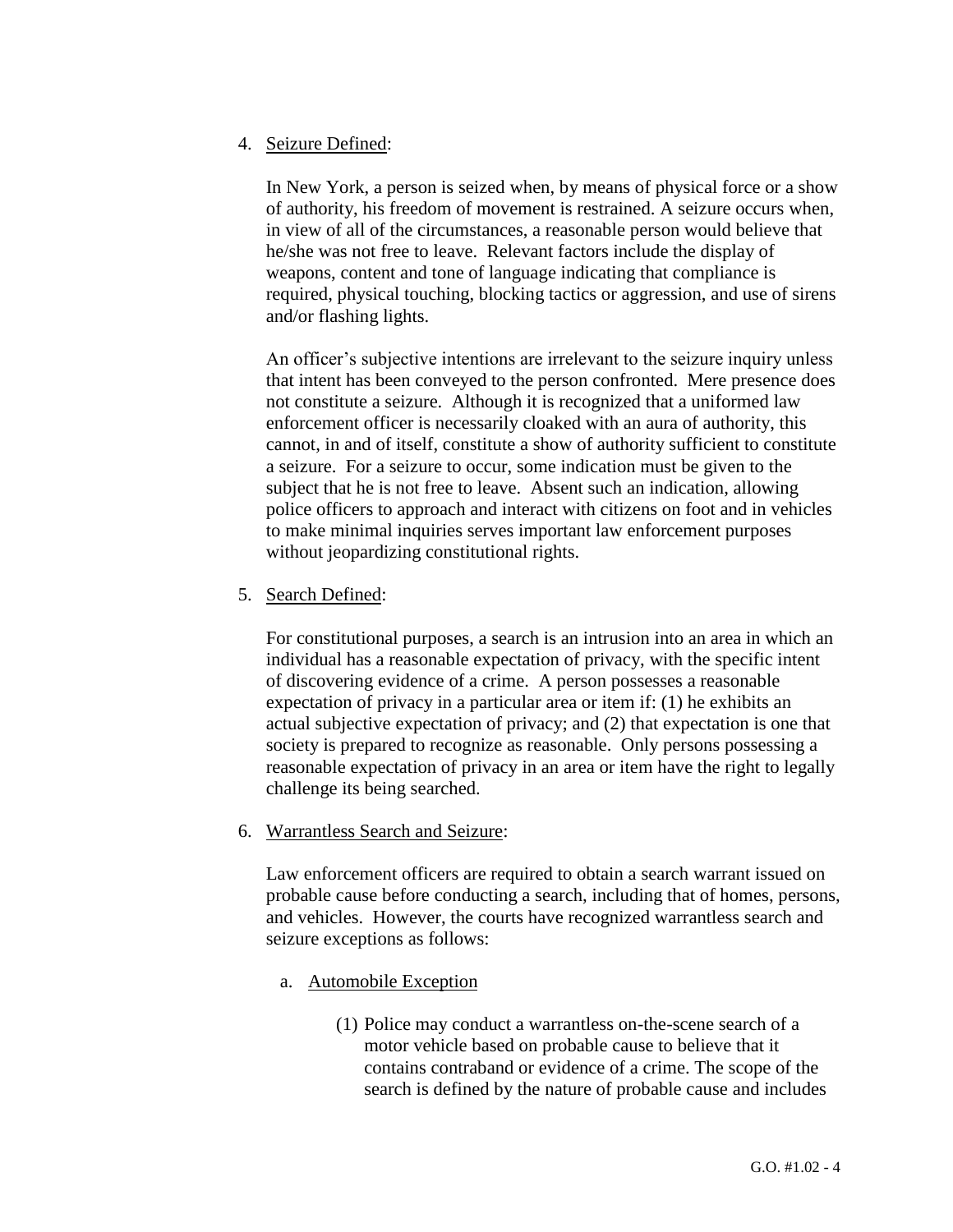any place in the vehicle which is capable of containing the contraband or evidence. The search may also include the personal effects of any occupant capable of containing the item(s), whether or not probable cause was developed specifically as to a particular occupant. Whenever a search of a motor vehicle is anticipated for the purpose of seizing contraband, controlled substances, or criminal evidence, a warrant should be utilized, unless probable cause exists *and* at least one of the following circumstances apply:

- (a) The vehicle is moving, has recently been moved, or the officer has reason to believe that the vehicle may be moved
- (b) The possibility exists that an alerted criminal will use the vehicle to flee
- (c) It is impractical to post a detail to guard the vehicle pending evidence collection
- (d) The possibility exists that time or elements may destroy the evidence
- (e) It is an emergency situation in which the vehicle must be searched to save life, prevent injury to others, or prevent serious damage to property
- (2) Under the New York constitution, an automobile exception search is valid only if conducted on-the-scene of the stop. Once the vehicle is removed from the scene - for whatever reason - the authority to conduct an automobile exception search ends. A subsequent search of the vehicle must be conducted pursuant to a warrant or another exception to the warrant requirement, such as an inventory search.
- (3) Where probable cause develops as to a specific container **before** it is placed into a motor vehicle, once it is placed in the vehicle, police are permitted, absent further justification, to search the suspect container only, and not the entire vehicle.

### b. Community Caretaking Function

The Community Caretaking Function is action taken by the police that is totally separate from the detection, investigation, or acquisition of evidence relating to the violation of a criminal statute and does not constitute a "search" for constitutional purposes. Such action is commonly referred to as "community caretaking" and relates to the safety and welfare of the community. For example, if an officer views jewelry on the front seat of an unlocked vehicle, the officer can secure the jewelry without having violated any right to privacy.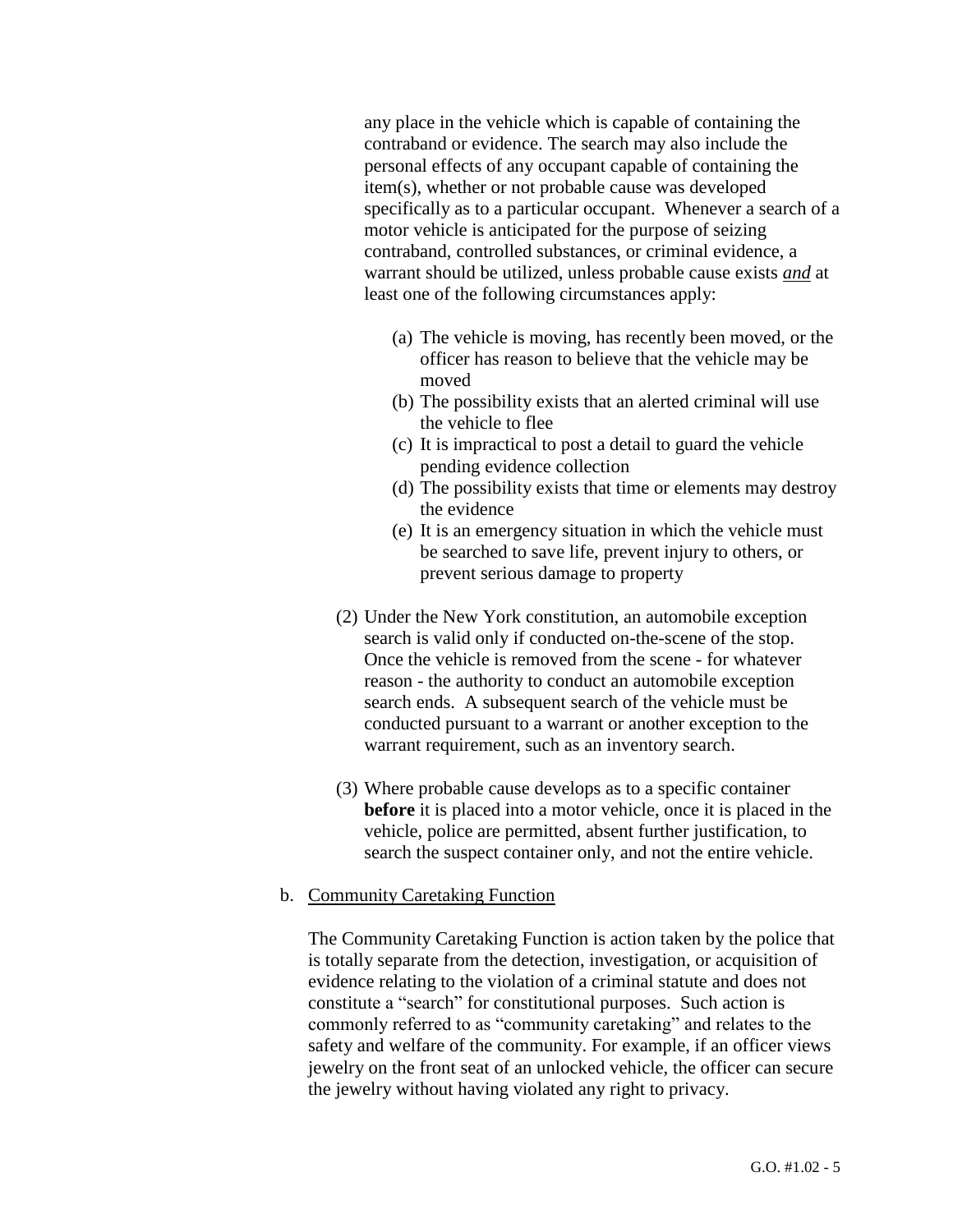- c. Consent Searches
	- (1) A warrantless entry or search is permitted on the basis of the free and voluntary consent of an authorized person. An authorized person is someone with an interest in the property, usually the owner, the lessee, or a possessor. Even where officers have sufficient probable cause, they are not obligated to obtain a search warrant before trying to obtain consent.
	- (2) Officers should, when practical, attempt to obtain written consent on a Consent to Search Form, which shall be attached to the officer's report. It is not coercion to advise a person that the officer will seek, apply for, or ask a judge to issue a search warrant if consent is not given. If the consent cannot be obtained in writing, the officer should carefully document the authority provided in the police report, indicating that consent was obtained and that the consent was voluntary and without coercion.
	- (3) Officers should be aware that the person giving consent can legally withdraw or limit consent at any time, and the search must then stop. However, officers will retain any items already discovered that are subject to seizure, and may apply for a search warrant, if deemed necessary, to complete the search. Consent lawfully may be obtained from persons who are detained or in custody.
- d. Exigent Circumstances
	- (1) Officers may make entry and conduct a limited search on the basis of exigent circumstances. Exigent circumstances exist where the police reasonably believe that if an immediate arrest, search or seizure is not made, the accused would be able to destroy evidence, flee or otherwise avoid capture, or might, during the time necessary to procure a warrant, endanger the safety or property of others. The scope of any search is strictly limited by the demands of the exigency.
	- (2) When an officer makes a lawful arrest and, in addition, has reasonable suspicion to believe that the premises contain another person or persons who pose a danger to the officer, a brief protective sweep may be made of the area.
- e. Search Incident to Custodial Arrest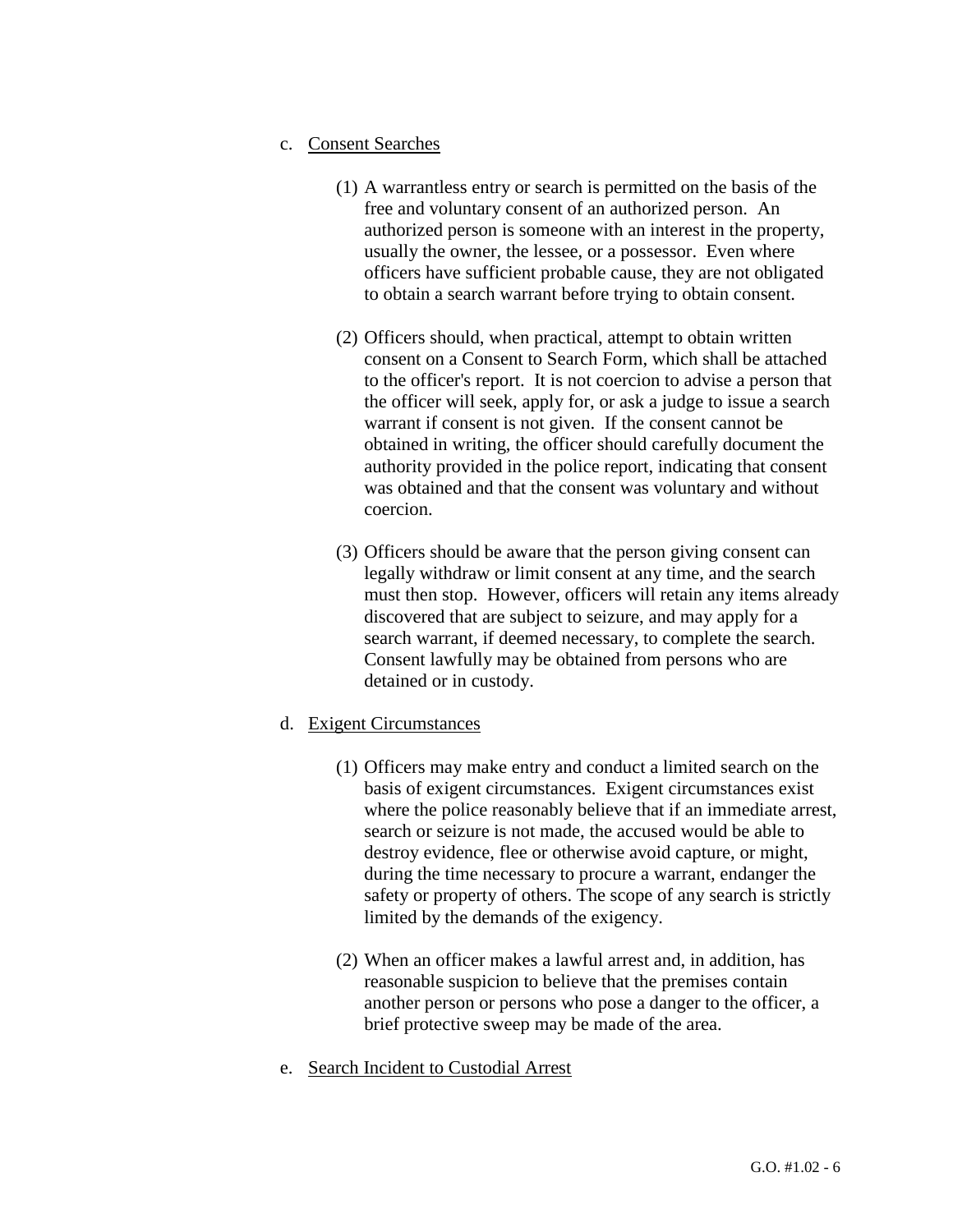- (1) A lawful custodial arrest permits officers to conduct a full search (not just a frisk) of the arrestee's person and the area within his immediate control. The search may occur on-scene at the time of arrest or be conducted after arrest at the detention destination. The authority to conduct a search incident to arrest derives solely from the fact of custody and is not dependent upon the nature or seriousness of the charge.
- (2) As long as the two events occur contemporaneously, the search may occur momentarily before the actual arrest. Following a lawful arrest, personal effects may be taken from the arrestee and kept in official custody without any additional probable cause.
- (3) The police are authorized to search the interior compartment of a vehicle incident to the arrest of a recent occupant only if: (1) the arrestee is unsecured and within reaching distance of the vehicle at the time of the search; or (2) there is reason to believe that the vehicle contains evidence of the offense of arrest. Absent one of these two situations, a search of the vehicle is unreasonable unless the police obtain a search warrant or show that another exception to the warrant requirement applies.
- (4) Under the New York Constitution, the vehicle search is permitted *only while the arrestee remains at the scene of the arrest*. Once the arrestee is removed from the scene, for whatever reason, the authority to search the vehicle's interior under this exception ends. Where a vehicle is stopped, and the officer is authorized to make a custodial arrest, but elects instead to issue a summons or citation, a *non-consensual*  search of the vehicle is not permitted. Even where a summons or citation is issued, and the stop technically over, the officer may attempt to secure consent to search the vehicle without informing the operator that the stop is effectively over.

#### f. Inventory Search

(1) Officers are permitted to inventory vehicles and other items lawfully in their custody so long as the inventory is conducted pursuant to a standardized departmental procedure. An inventory search derives from physical possession by the police, not probable cause or other legal authority. The purpose of the search is to ensure that the item is safe and to protect the police from claims of loss.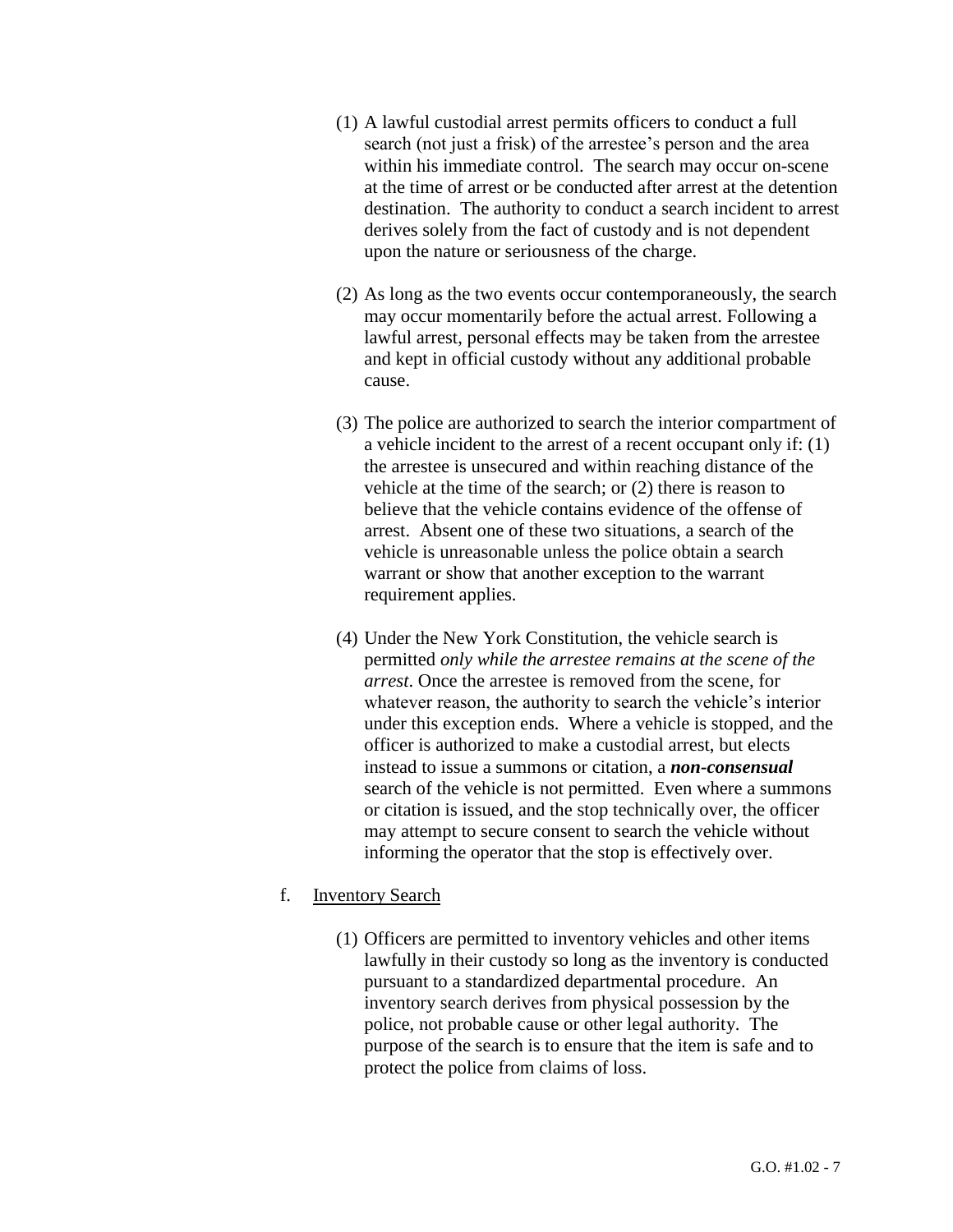(2) The owner or possessor of a motor vehicle may, but does not have to, be given an opportunity to make arrangements to have the vehicle removed in lieu of impoundment. Unless being held for evidence processing by the Department.

## g. Plain View

(1) Plain View

An item in the plain view of an officer may be seized without a warrant if: (a) the officer is lawfully in a position to view the item; and (b) the officer has probable cause, without further investigation, to believe that the item is contraband or evidence of a crime. Regarding motor vehicles, police may, without any need of justification, lawfully stand beside a vehicle and look inside, even with the aid of a flashlight.

## h. Abandoned Property

No reasonable expectation of privacy exists in property that has been abandoned. Consequently, such property may be seized and searched without a warrant. Property that is disposed of as a result of unlawful police pursuit is not deemed abandoned. Similarly, property that is left unattended in a public place more or less out of necessity is not deemed abandoned.

## 7. Other Authorized Search Situations

Other situations where a warrantless search and seizure may be authorized by state and federal constitutional provisions include the following:

## a. Hot Pursuit

When an officer attempts to make a lawful arrest and is in immediate pursuit of the individual, but the person flees into a home or other building, exigent circumstances exist and the officer may enter the premise to effectuate the arrest. Officers are limited to searching the location only for the fleeing suspect and are reminded to use extreme caution in such circumstances.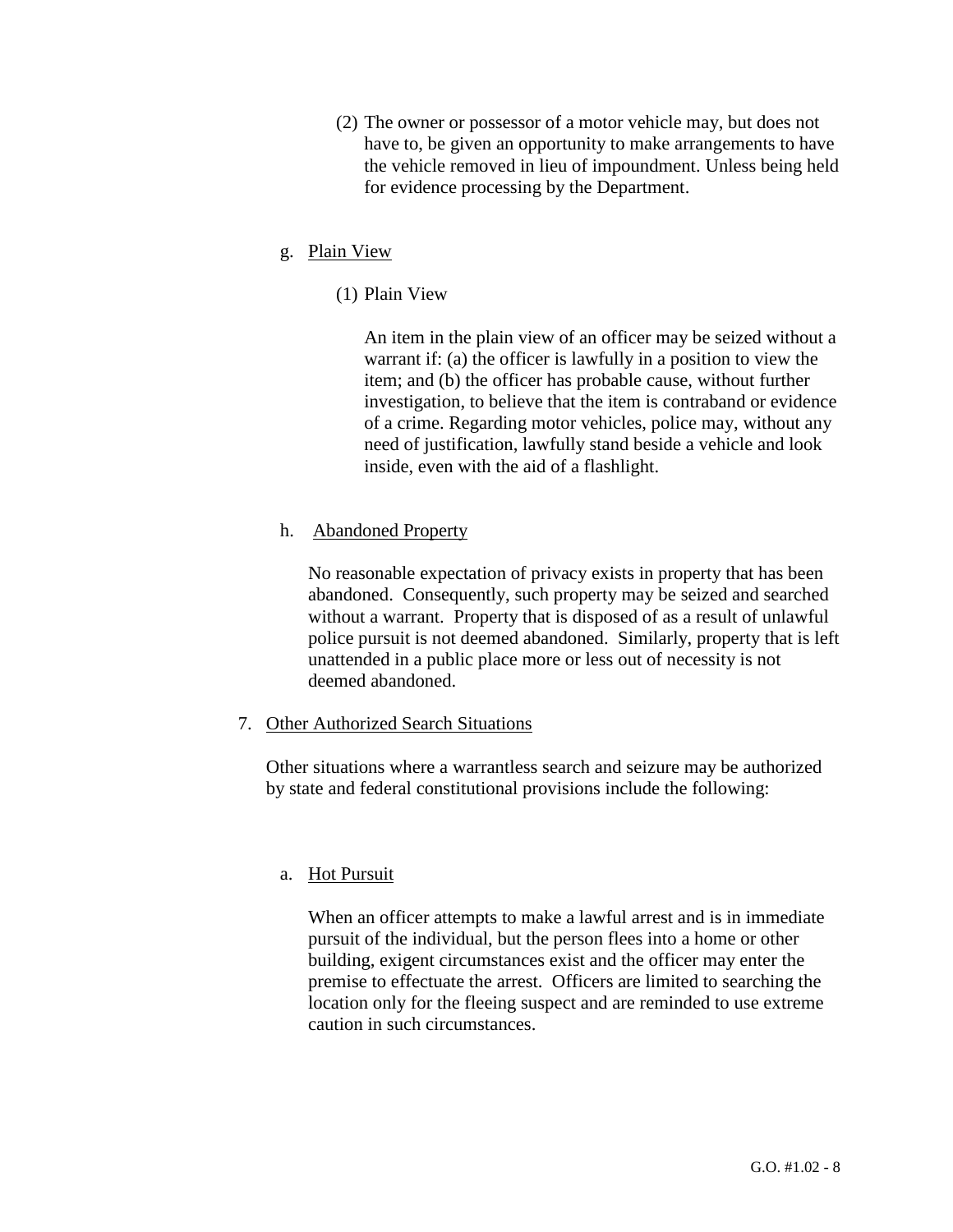**Officers are not authorized to enter the home of any person without a warrant or the consent of the homeowner and/or occupant except for lawful purposes that include hot pursuit and exceptions to the warrant rule.**

b. Protective Sweep

Police are permitted to conduct a limited protective sweep of an area adjoining an arrest to insure their own safety and the safety of others.

(1) First Tier Sweep

Arresting officers may, as a precautionary matter and without further justification, examine areas and places *immediately adjoining* the place of arrest from which an attack could immediately be launched.

(2) Second Tier Sweep

Arresting officers may sweep areas beyond those immediately adjoining the place of arrest based on a reasonable and articulable belief that the area poses a danger to individuals on-scene.

#### d. Traffic Stops

- (1) A routine motor vehicle violation stop constitutes a seizure of all of the occupants, so each may challenge the constitutionality of the stop. Following a valid routine motor vehicle stop, an officer may, without further justification, order the operator and/or any passengers out of the vehicle.
- (2) After a vehicle is lawfully stopped for a routine motor vehicle violation, an officer may conduct a pat down of a passenger if the officer reasonably suspects that the passenger is armed and dangerous, even if the officer does not have reasonable grounds to believe that the passenger is committing, or has committed, a criminal offense. The suspicion may develop during interactions on matters unrelated to the basis of the stop.
- (3) Areas of the passenger compartment capable of concealing a weapon may protectively be searched if police have a reasonable and articulable suspicion that the person is dangerous and might access the vehicle and gain control of a weapon.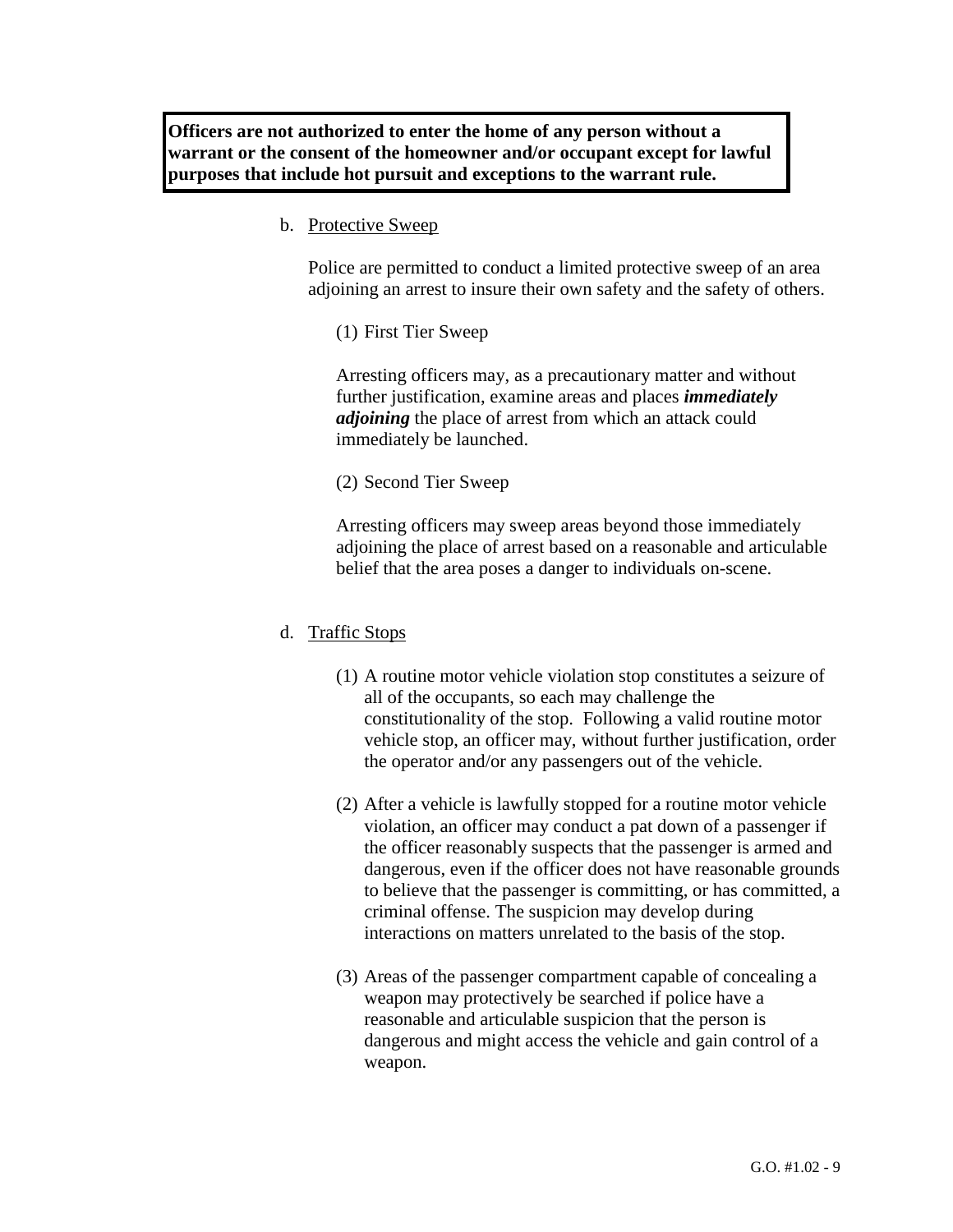### e. Crime Scene Searches

- (1) A search warrant must be obtained for a crime scene if:
	- (a) The suspect resides at the place to be searched, regardless if the victim is the owner.
	- (b) The officers leave the scene and later wish to return to conduct a search or otherwise collect evidence, or if the search will continue for an extended time after the premises are secured.
	- (c) The area to be searched or evidence to be seized does not fall under one of the exceptions noted below:
		- Consent to search has been obtained by a party authorized to give consent;
		- If the evidence to be seized could be destroyed prior to obtaining a warrant; or
		- If the evidence to be seized is otherwise subject to a warrant exception.

### f. Stops and Frisk Searches

An officer may stop a person for the purpose of conducting an investigatory stop only where reasonable suspicion is present. Reasonable suspicion must be more than a hunch or feeling, but does not need to meet the threshold required for probable cause to make an arrest. A frisk is authorized only when the officer has reasonable, articulable suspicion to fear for his or her safety and the scope of the frisk is narrowly tailored to those specific reasons. For Additional directions regarding stops and frisks refer to Section 1.06, *Investigatory Stop Policy*.

### 8. Search Warrants

a. Officers wishing to obtain a search warrant must develop and be able to articulate probable cause under conditions that would lead a reasonable and prudent person to believe that a criminal offense has been or is being committed. There are two key components to a search warrant: (1) particularity as to the descriptions of what is to be searched and what is to be seized; (2) probable cause to believe that the items sought are (a) connected with criminality and (b) presently in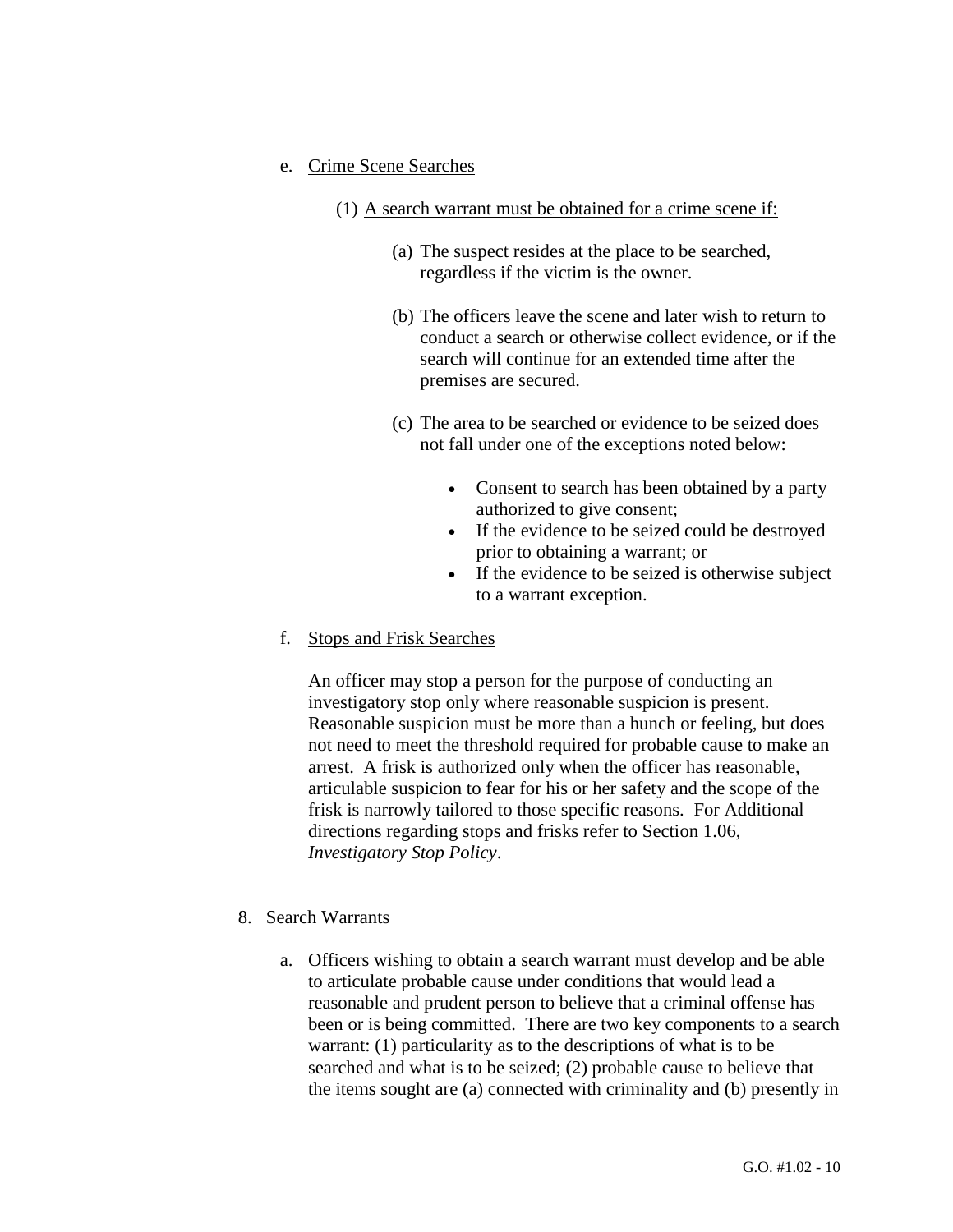the space to be searched. A deficiency in any area will render the warrant unconstitutional and invalid.

- b. When an officer believes that he/she has developed sufficient probable cause and wishes to obtain a search warrant, the officer will first discuss the matter with his/her immediate supervisor. If, in the opinion of the supervisor, there is probable cause and sufficient evidence to obtain a search warrant, he/she will assist the officer in completing the necessary forms. A search warrant affidavit must contain sufficient information to establish probable cause to believe that the items sought: (1) are contraband, or otherwise connected with criminal activity, or will assist in an apprehension or conviction; and (2) are presently located in the place(s) to be searched.
- c. In addition to probable cause, officers attempting to secure a search warrant must have specific, reliable information to:
	- (1) Describe the place to be searched and the item(s) to be seized with sufficient detail so that the person executing it is able to determine with reasonable certainty what place is to be searched and what item(s) is to be seized.
	- (2) Describe the items as precisely as the circumstances and the nature of the criminal activity at issue permit. General descriptions should be coupled with particular criminal activity: e.g., items used in the manufacture, operation, maintenance, or detonation of explosive devices.
	- (3) Identify which law(s) are being violated, including any evidence that identifies the person or location to be searched.
	- (4) In the case of motor vehicle searches, furnish the name of the owner (if known), registration plate, make, model, VIN, color and body style of the vehicle to be searched.
	- (5) If the warrant is to be a no-knock (non-consensual entry), furnish good cause to believe that there is a risk of serious physical harm to the law enforcement officer who will execute the warrant, or sufficiently reliable evidence that the items sought will be destroyed if the knock and announce is made prior to entry (e.g., known lookouts and/or past history of destruction of evidence or contraband during searches).
- d. Supervisor Review of Search Warrants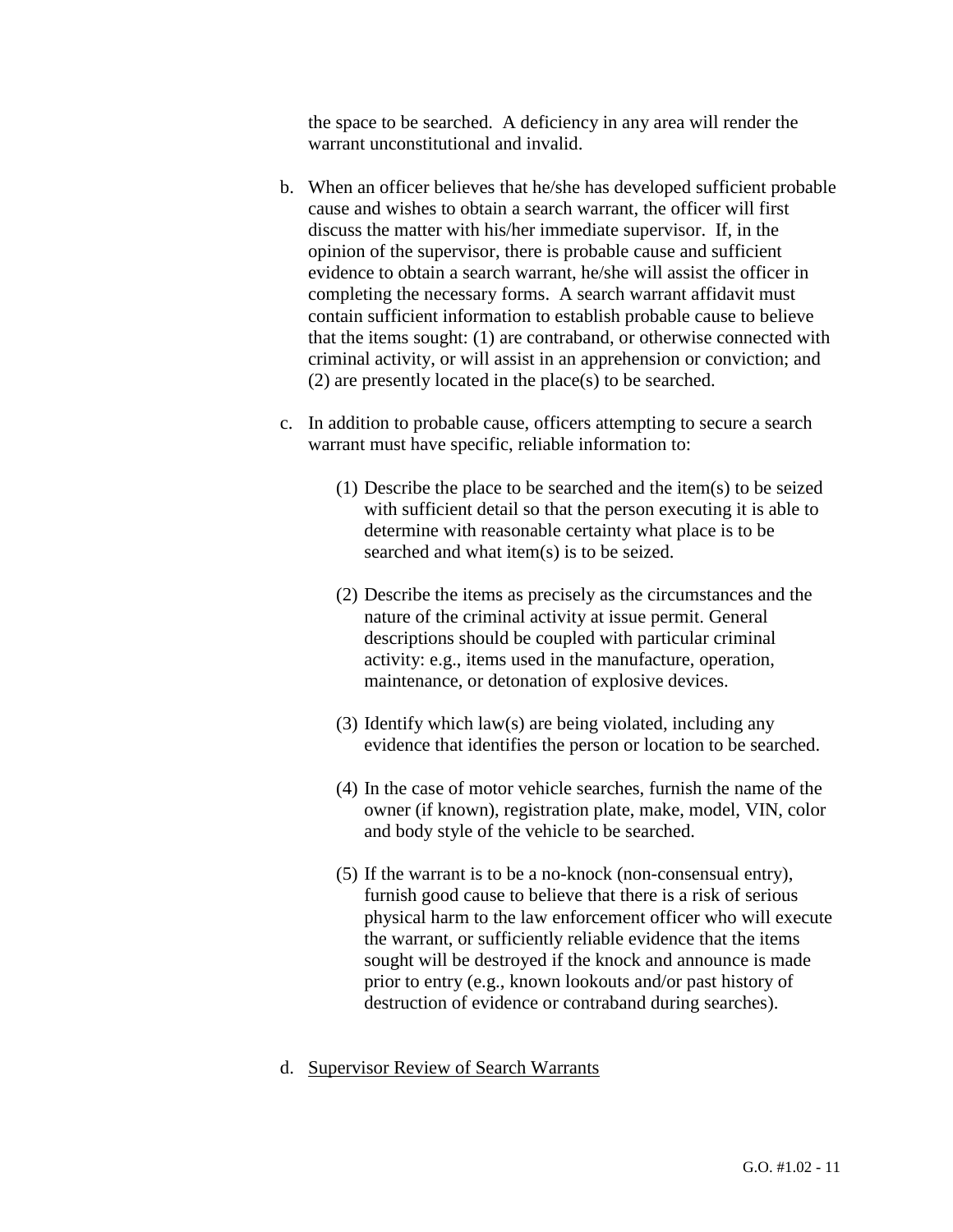- (1) Supervisors may be accountable for the actions of subordinate personnel. Officers and Supervisors are not relieved of liability simply because a search warrant has been reviewed by a magistrate or prosecutor. The supervisory review process is intended to ensure that warrants submitted are based on sufficient facts that establish probable cause, properly identify the person(s), places and things to be searched for, and are made out in a technically appropriate form.
- (2) Prior to serving any search warrant, the warrant must be reviewed by a supervisor, using a multi-step process that shall include, at a minimum, the following:
	- (a) A verification of probable cause;
	- (b) Assurance that the person or place to be searched and the items seized are addressed with specificity and correlate with information developed in the investigation;
	- (c) The warrant contains the correct address to be searched;
	- (d) The warrant properly addresses issues regarding nighttime and/or no knock warrants; and
- (3) The lead investigator, or officer serving the search warrant, shall document in his/her report that supervisory review of the process was completed. The documentation shall include the identity of the supervisor conducting the review and any other appropriate information.

## e. Supervisory Notification for Execution of Search Warrants

A supervisor must be notified when a search warrant will be served and must coordinate the service of the warrant. The lead investigator or officer involved in obtaining or serving the warrant may execute the actual search and associated duties, subject to the supervisor's approval.

9. Arrests with and without a warrant

The following procedures pertain to arrests with, and without, a warrant.

a. Arrests with a Warrant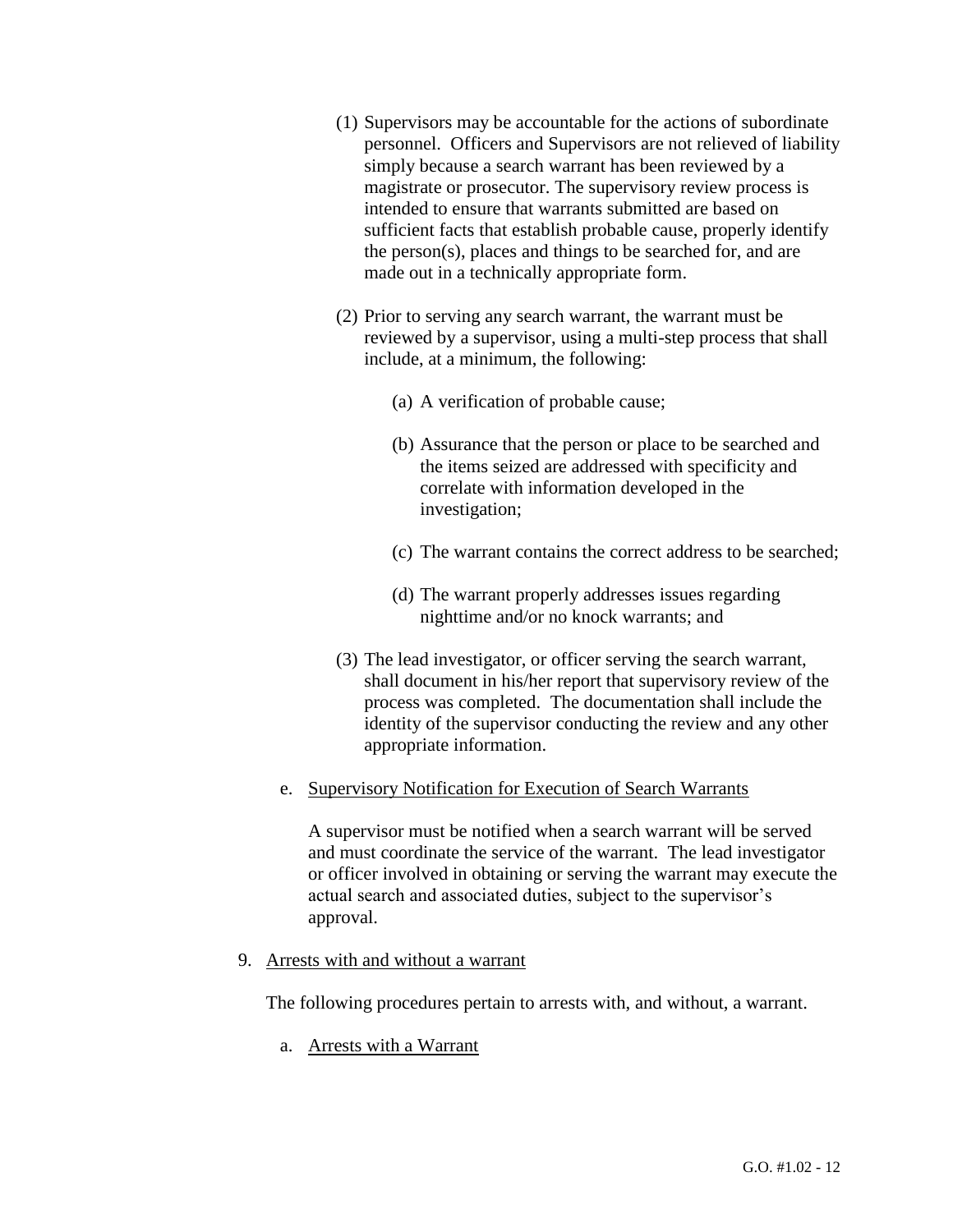The issuance of an arrest warrant is based upon an independent finding of probable cause by an impartial judge. Arrest warrants shall only be served by sworn, full-time officers of the Department. The officer taking a subject into custody on the basis of an arrest warrant is responsible for checking that the warrant is valid by requesting confirmation through an E-Justice verification by the Tompkins County 911 Center, and also verifying that the subject being arrested is, in fact, the person named on the warrant. This may be accomplished by comparing the following information about the person being detained with that indicated on the warrant:

- (1) Subject's name and address, including exact spelling
- (2) The date of birth, social security number and physical description of the subject
- (3) The place of employment or other subject information
- (4) Fingerprint verification when available

#### b. Prioritization of Warrant Service

Quick action on the part of law enforcement agencies in serving outstanding warrants can significantly increase the likelihood of apprehension. The priority of warrant service is as follows:

- (1) **Felony warrants** Because of the serious nature of felony offenses, all felony warrants should be served as expediently as possible.
- (2) **Misdemeanor warrants** In the absence of any felony warrants to serve, misdemeanor warrants should be served beginning with the most serious misdemeanors.
- (3) **Failure to appear -** Failure-to-appear (FTA) warrants should be given priority depending upon degree  $(1<sup>st</sup>$  degree versus  $2<sup>nd</sup>$ degree).
- (4) **Traffic warrants** Traffic warrants are generally of a less serious nature and may be served anytime there are less pressing warrants waiting to be served.
- c. Warrantless Arrests G.O.  $\#1.02 - 14$

Police officers in the State of New York are authorized to make a warrantless arrest in accordance with the New York State Criminal Procedure Law Section 140.10.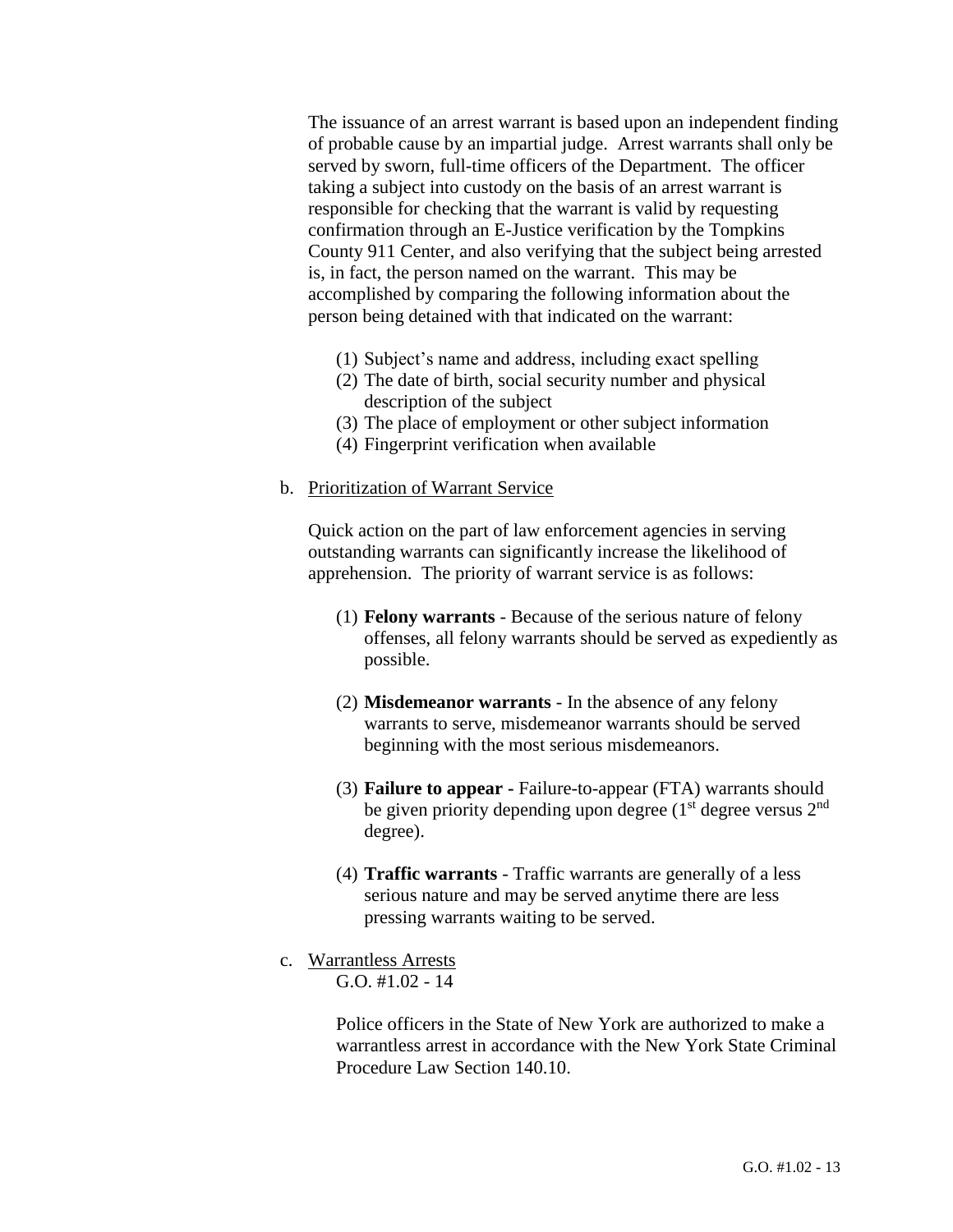The CPL provides the following authority:

- 1. Subject to the provisions of subdivision two, a police officer may arrest a person for:
	- a. Any Offence when he/she has reasonable cause to believe that such person has committed such offense in his or her presence; and
	- b. A crime when he or she has reasonable cause to believe that such person has committed such crime, whether in his or her presence or otherwise.
- 2. A police officer may arrest a person for a petty offense, pursuant to subdivision one, only when:
	- a. Such offense was committed or believed by him or her to have been committed within the geographical area of such police officer's employment or within one hundred yards of such geographical area; and
	- b. Such arrest is made in the county in which such offense was committed or believed to have been committed or in an adjoining county; except that the police officer may follow such person in continuous close pursuit, commencing either in the county in which the offense was or is believed to have been committed or in an adjoining county, in and through any county of the state, and may arrest him or her in any county in which he or she apprehends him or her.
- 3. A police officer may arrest a person for a crime, pursuant to subdivision one, whether or not such crime was committed within the geographical area of such police officer's employment, and he or she may make such arrest within the state, regardless of the situs of the commission of the crime. In addition, he or she may, if necessary, pursue such person outside the state and may arrest him or her in any state the laws of which contain provisions equivalent to those of section 140.55.

Sworn members of this agency will remain aware of elements of offenses which would constitute crimes and will bear in mind that an arrest for a crime must be based on probable cause and that the actual offense need not actually be witnessed in order for an arrest to be made. Officers shall complete a Case Incident Report (CIR), or other required form(s), for each warrantless arrest made.